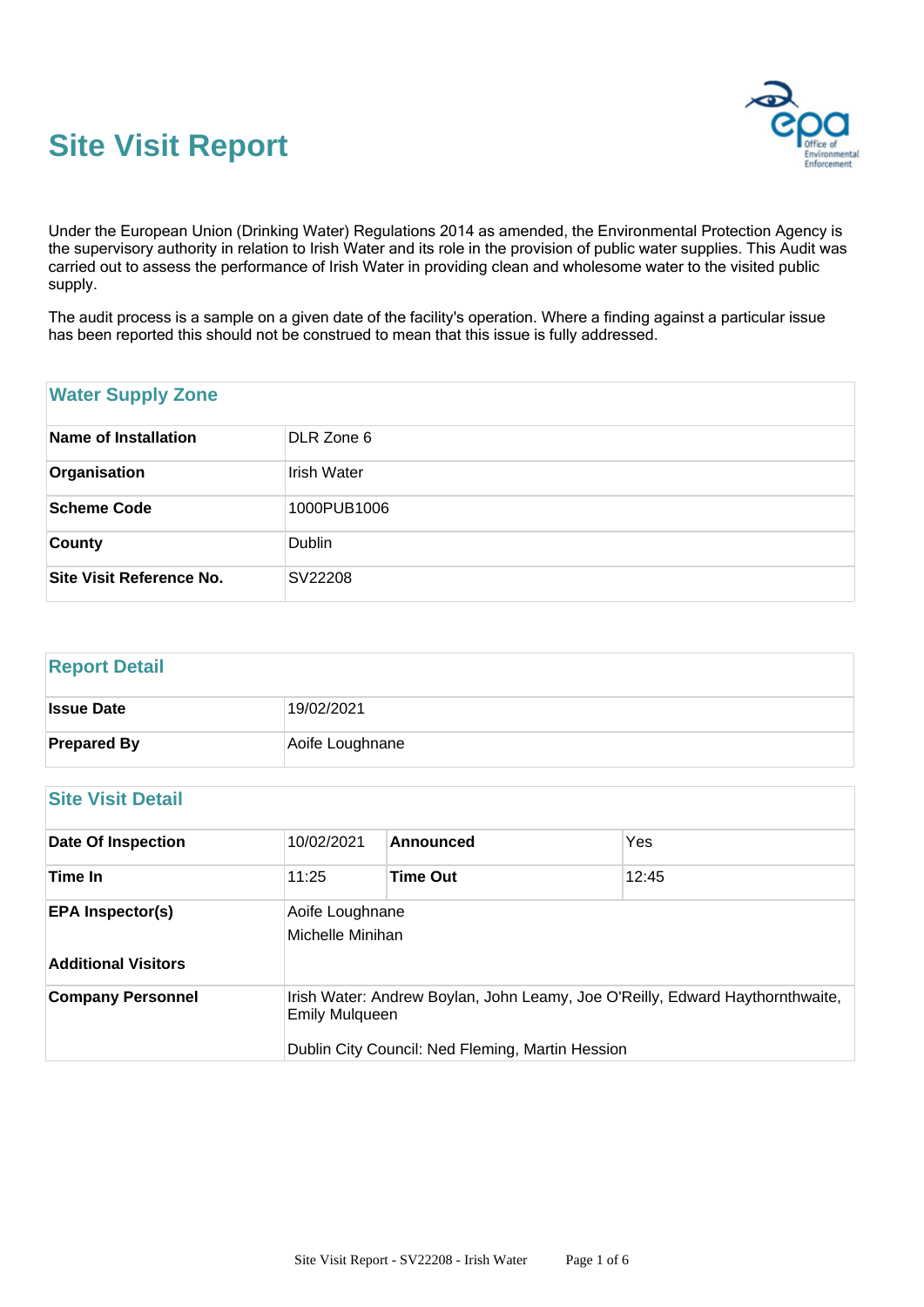

### **Summary of Key Findings**

1. An incident occurred at Vartry water treatment plant on Saturday 30th January 2021 following heavy rainfall when a drainage ditch overflowed across recently excavated land and washed some exposed soil into the slow sand filters. Two affected filters were removed from service and another one was throttled back by 50%. Irish Water's risk assessment determined that the incident posed minimal risk of contamination of the final treated water. Overall this incident was a near miss and could have had much larger implications if the final treated water quality had been compromised.

2. The incident investigation found that an earthen bank was not properly reinstated after pipe laying work for the new Vartry water treatment plant. This area of disturbed ground was the pathway for the overflow from the ditch into the filters. Irish Water should use the lessons learned from this incident to mitigate the risk of this happening at other water treatment plants where construction works are being carried out.



# **Introduction**

Vartry water treatment plant provides drinking water to over 200,000 people in Wicklow and Dublin. Treatment consists of slow sand filtration and disinfection by chlorination. A new water treatment plant is currently under construction on the existing site.

There are 7 supplies on the EPA's Remedial Action List which are fed by Vartry water treatment plant. The RAL completion date for the upgrade of Vartry water treatment plant is July 2021.

This audit was carried out in response to an incident involving an overflow from a ditch into the slow sand filters on 30th January 2021.

#### **Supply Zones Areas Inspected**

The audit comprised of a video conference meeting on 10th February 2021. A site visit was not undertaken due to Covid-19 risk.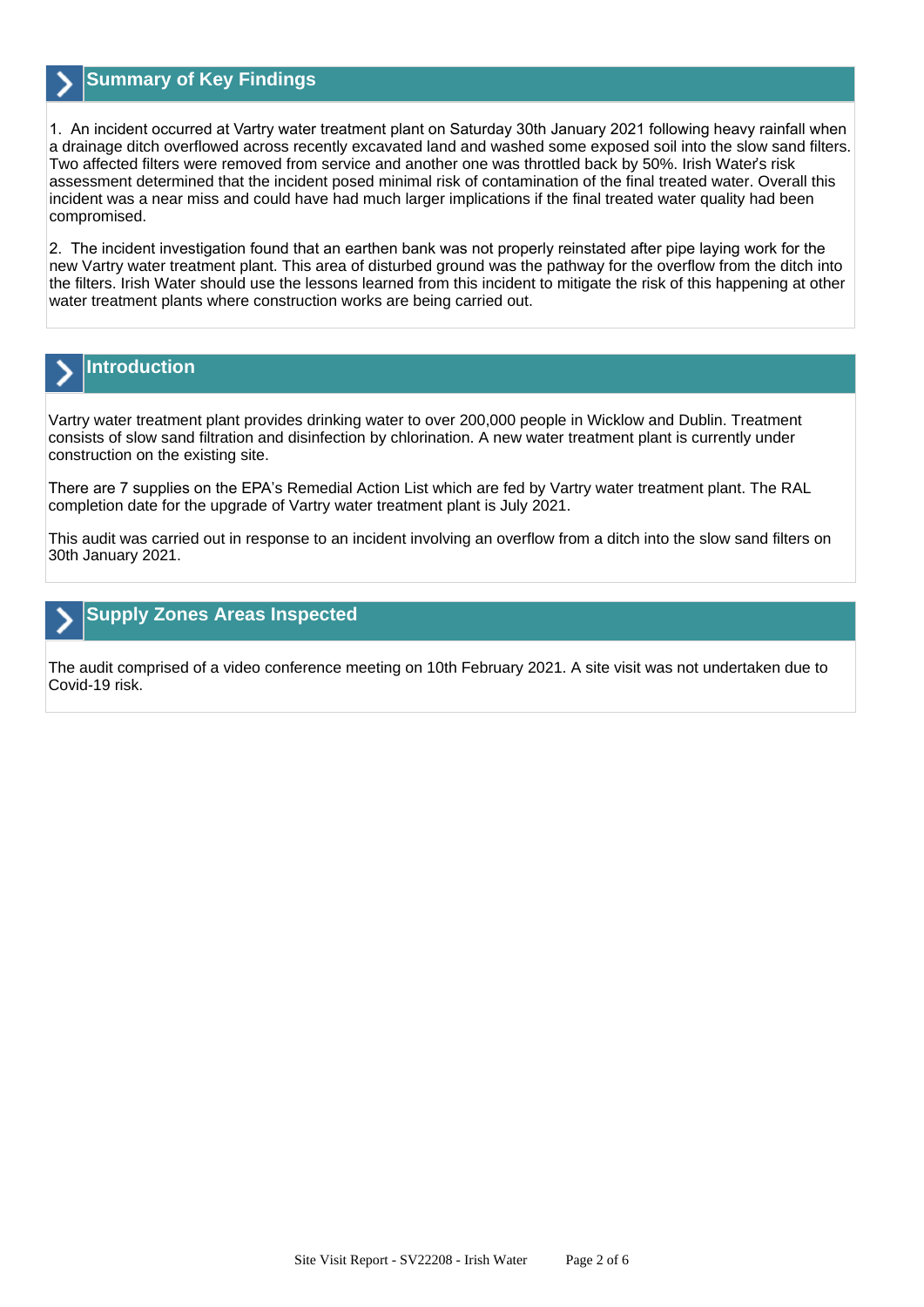|                                                                                                                                                  | <b>Answer</b> |
|--------------------------------------------------------------------------------------------------------------------------------------------------|---------------|
| Was the incident suitably alerted to the plant operators, escalated and managed in<br>order to maintain water quality and protect public health? | Yes           |

#### **Comment**

1. During heavy rain in the early hours of Saturday 30th January, there was an overflow from a ditch that runs between the existing plant and the adjoining construction site of the new plant. The overflow ran across recently excavated land (associated with the new plant works) and washed the exposed soil into the canal which feeds the slow sand filters. This resulted in elevated turbidity levels in Filters 7, 8 and 11 and in the combined filtered water and final water leaving the plant.

2. The incident was discovered at approx. 09:30 when DCC operational staff arrived on site. The following immediate corrective actions were taken:

- Chlorine dosing was increased to ensure satisfactory chlorine residual in the final water.
- Filter performance was assessed and Filters 7 & 8 were removed from service, with Filter 11 throttled back by 50%.
- Attempts were made to contain the overflow with sandbags until Irish Water's contractor arrived on site with excavation machinery to increase the height of the drain berm. Daily checks of the ditch are now being conducted.
- Reactive investigative samples were collected and found no evidence of microbiological contamination.
- The entire incident was captured by the monitoring program in place at the plant for Cryptosporidium and Giardia. The sample results subsequently found no detections.
- Chlorine levels were monitored downstream in the distribution network and remained satisfactory.
- Conductivity levels were monitored at the plant and remained within normal range.

3. Irish Water and Dublin City Council undertook a risk assessment of water quality and consulted with the HSE regarding the risk to public health. The outcome was that the incident posed minimal risk to public health. The HSE agreed on the remedial measures and continued monitoring.

4. Irish Water and Dublin City Council's investigation found that an earthen bank was not reinstated properly following pipe laying work for the new plant in Autumn 2020. This area of disturbed ground was the pathway for the overflow from the ditch into the slow sand filters. Irish Water stated that one of the lessons learned from this incident is to ensure that drain berms and excavated areas are reinstated promptly during construction works.

5. Irish Water and Dublin City Council's investigation identified that the ditch is used as an outfall for an overflow from Roundwood waste water treatment plant, however they determined that any waste water overflow would have been considerably diluted with rainfall and local drainage from surrounding land.

6. The turbidity monitor on the final water at Callow Hill showed that from 10:45 the turbidity levels began to continuously rise from 0.22 NTU reaching a maximum of 0.65 NTU at 17:30. After that time, the levels started to continuously drop.

7. Irish Water calculated that approximately 750m3 of water with turbidity greater than 0.5 NTU went into distribution, which represents approx. 1.5% of the overall daily water production at the plant. The EPA disagrees with Irish Water's application of 0.5 NTU in calculating the quantity of water impacted during this incident. During the audit, DCC staff confirmed that the winter average combined filter turbidity is 0.3 NTU. Therefore, the EPA considers that figure would have been more appropriate to use in the risk assessment to quantify the volume of impacted water.

8. All affected filters have now returned to service with the exception of Filter 8 which has been drained down and cleaned and is currently being run to waste until the filter is sufficiently ripened and turbidity reduces to an appropriate level. Filter 8 being out of service reduces the volumetric production capacity at the plant, where capacity is under pressure to meet the water supply needs of Wicklow and Dublin.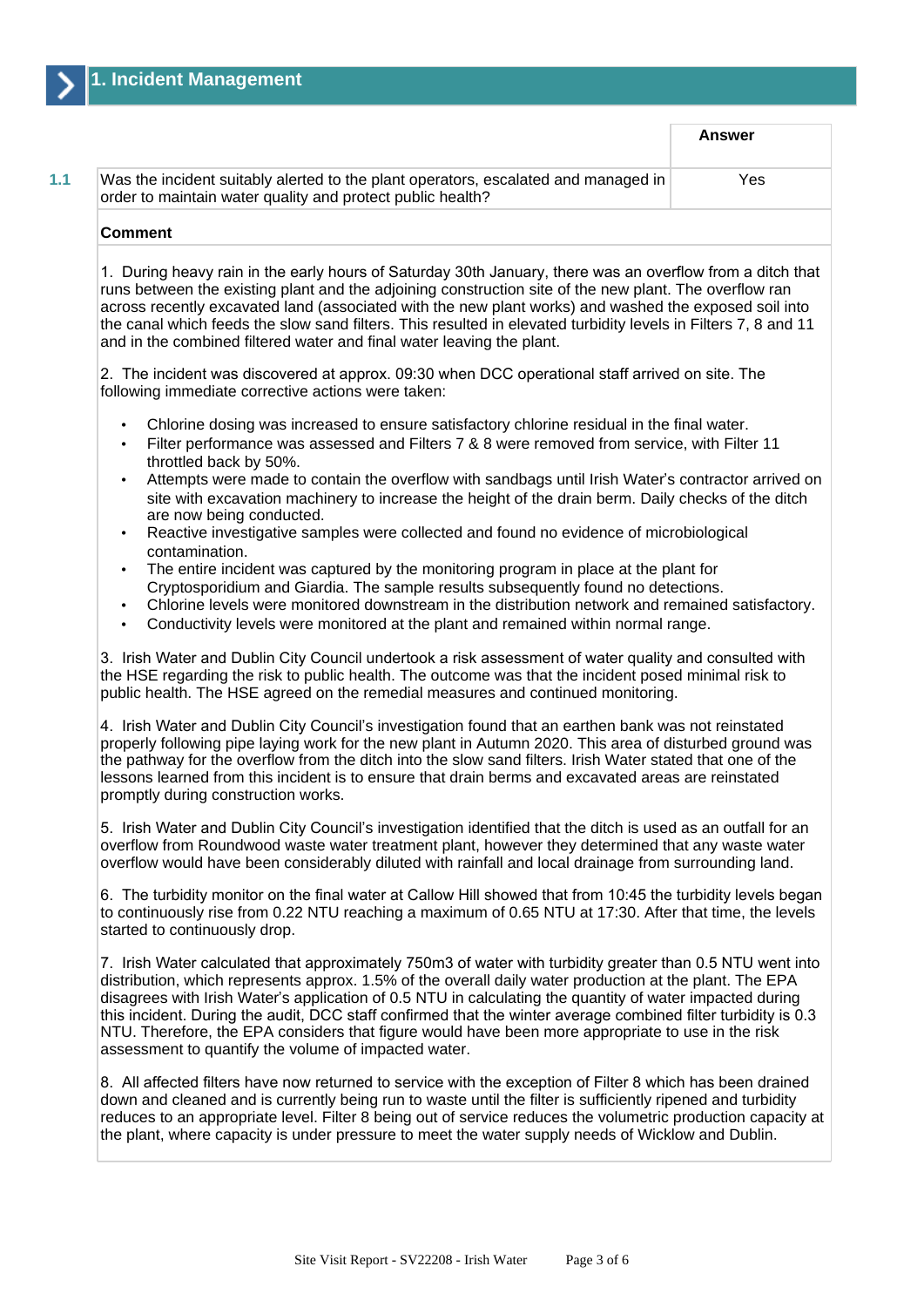|                                                                                                                                                                                                                                                                                                                                                  |                                                                                | Answer |
|--------------------------------------------------------------------------------------------------------------------------------------------------------------------------------------------------------------------------------------------------------------------------------------------------------------------------------------------------|--------------------------------------------------------------------------------|--------|
| water treatment plant?                                                                                                                                                                                                                                                                                                                           | Has the protozoal compliance log treatment requirement been identified for the | No     |
|                                                                                                                                                                                                                                                                                                                                                  |                                                                                |        |
| <b>Comment</b><br>1. Irish Water has not yet identified the protozoal log treatment requirement for the Vartry Reservoir<br>source. As a surface water source, it requires a minimum of 3 log credits for protozoa reduction. Slow<br>sand filtration is eligible for 2.5 log treatment credits. This means that Vartry water treatment plant is |                                                                                |        |

2. The slow sand filters are almost at end of life and will be taken out of production when the new Vartry water treatment plant commences operation this summer.

3. There is a Cryptosporidium/Giardia monitoring programme in place for the final treated water at two locations (Reservoir at Plant and Callow Hill) which are sampled twice per week. There have been sporadic detections of Cryptosporidium/Giardia in the final treated water. Following each protozoal detection, Irish Water notifies the EPA and consults with the HSE regarding the risk to public health.

|                                                                                                                                               | <b>Answer</b> |
|-----------------------------------------------------------------------------------------------------------------------------------------------|---------------|
| Are suitable alarm settings in place to alert operators to deteriorating water quality<br>and/or the failure of a critical treatment process? | Yes           |
| <b>Comment</b>                                                                                                                                |               |

1. There are turbidity monitors on the individual filters, the combined filtered water and the final water. At the time of the incident, there were no turbidity alarms in place.

2. Following the incident a new alarm has been put in place where if turbidity in the combined filter water exceeds 0.5 NTU, text messages are sent to DCC Operations staff including: the plant manager, the site foreman, and the staff member on-call.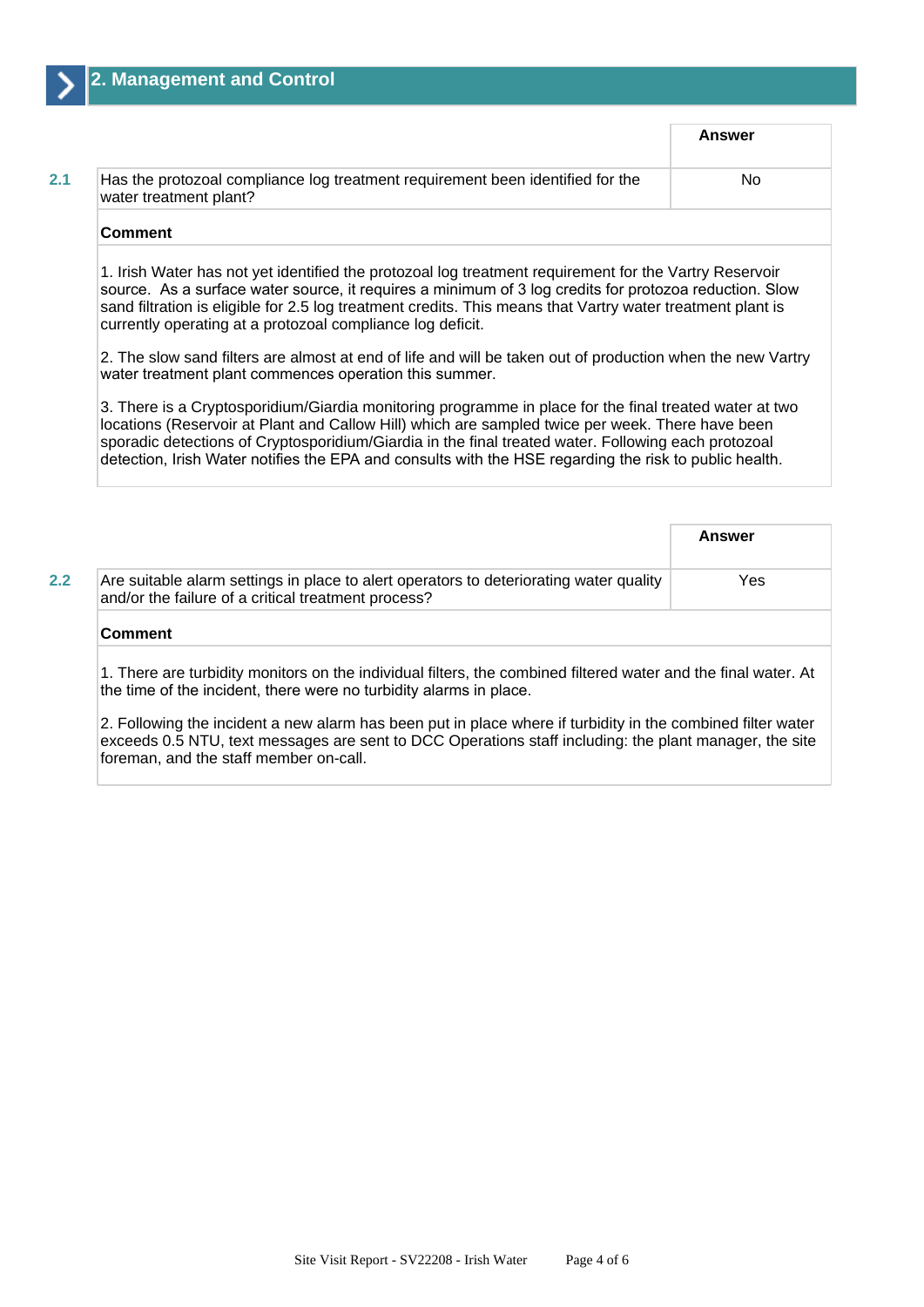|                                                                                       | <b>Answer</b> |
|---------------------------------------------------------------------------------------|---------------|
| Is there a Drinking Water Safety Plan in place for the Vartry Water Supply<br>Scheme? | No            |
| <b>Comment</b>                                                                        |               |

During the audit, Irish Water confirmed there is no Drinking Water Safety Plan in place for the Vartry Water Supply Scheme.

|     |                                                      | Answer |
|-----|------------------------------------------------------|--------|
| 3.2 | Did the incident notification meet EPA requirements? | No     |
|     |                                                      |        |

#### **Comment**

Irish Water alerted the EPA to the incident by text message on Saturday and followed up by text message on Sunday. However, Irish Water did not officially notify the incident to the EPA until 16:48 on Monday 1st February. This timeframe does not meet the EPA requirements for notification of incidents and emergencies, set out in the EPA Handbook for Public Water Supplies. Irish Water explained the reason for the delayed notification was because they were focussed on the risk assessment and consultation with the HSE regarding the risk to public health.